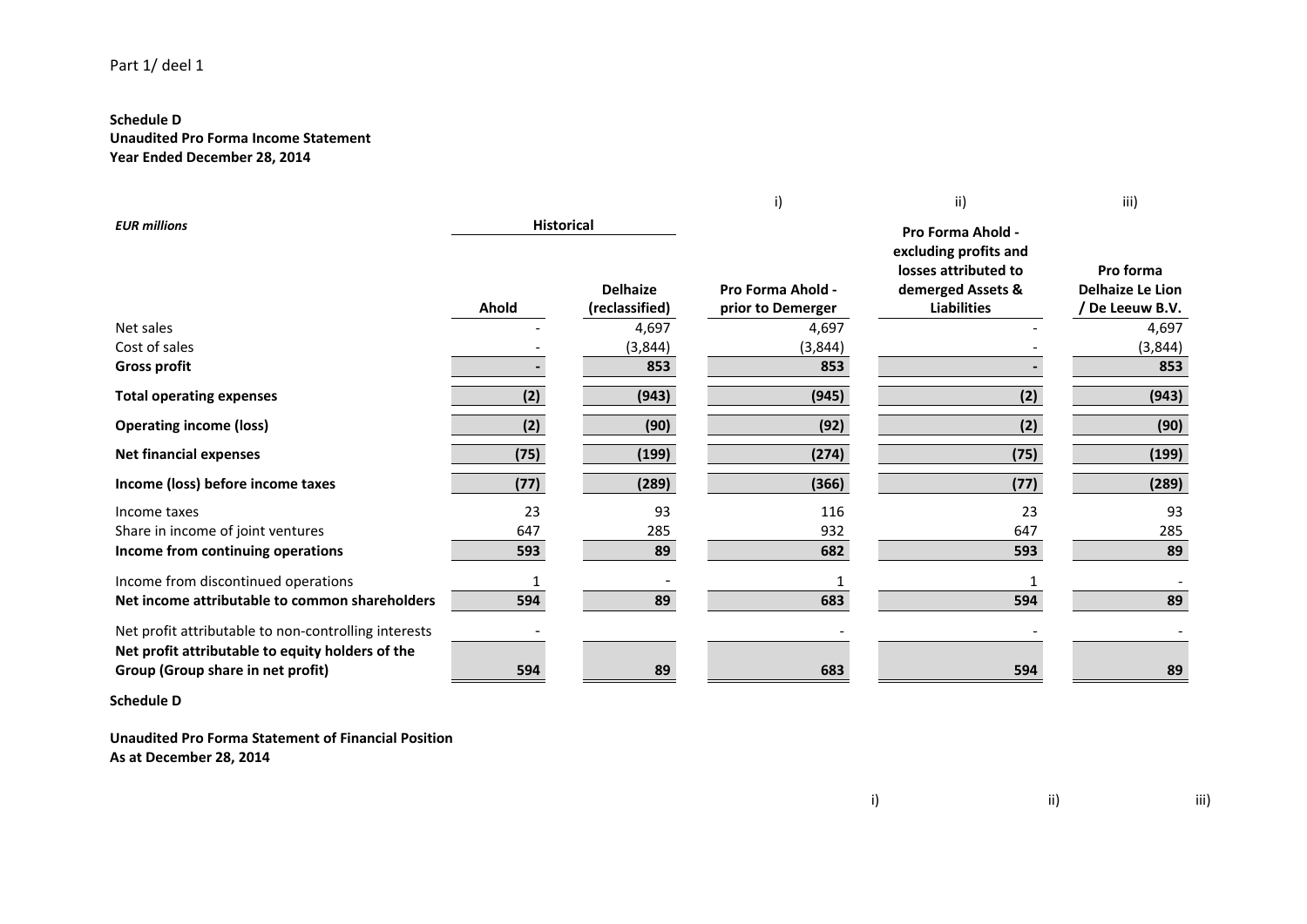| <b>EUR millions</b>                          |              | <b>Historical</b> |                                   |                                        |                                                                            | Pro forma<br><b>Delhaize Le</b> |
|----------------------------------------------|--------------|-------------------|-----------------------------------|----------------------------------------|----------------------------------------------------------------------------|---------------------------------|
|                                              | <b>Notes</b> | Ahold             | <b>Delhaize</b><br>(reclassified) | Pro Forma Ahold -<br>prior to Demerger | Pro Forma Ahold -<br>excluding demerged<br><b>Assets &amp; Liabilities</b> | Lion / De<br>Leeuw B.V.         |
| <b>Assets</b>                                |              |                   |                                   |                                        |                                                                            |                                 |
| Goodwill                                     |              |                   | 157                               | 157                                    |                                                                            | 157                             |
| Property, plant and equipment                |              |                   | 613                               | 613                                    |                                                                            | 613                             |
| Investment property                          |              |                   |                                   |                                        |                                                                            |                                 |
| Intangible assets                            |              | 20                | 137                               | 157                                    | 20                                                                         | 137                             |
| Investments in joint ventures and associates |              |                   |                                   |                                        |                                                                            |                                 |
| Other non-current financial assets           | Note 1       | 9.447             | 8.848                             | 18.295                                 | 9.447                                                                      | 8.848                           |
| Deferred tax assets                          |              | 45                |                                   | 45                                     | 45                                                                         |                                 |
| Other non-current assets                     |              |                   | 17                                | 17                                     |                                                                            | 17                              |
| <b>Total Non-current assets</b>              |              | 9.512             | 9.772                             | 19.284                                 | 9.512                                                                      | 9.772                           |
| Assets held for sale                         |              |                   |                                   |                                        |                                                                            |                                 |
| Inventories                                  |              |                   | 195                               | 195                                    |                                                                            | 195                             |
| Receivables                                  |              | 35                | 448                               | 483                                    | 35                                                                         | 448                             |
| Other current financial assets               |              | 131               | 188                               | 319                                    | 131                                                                        | 188                             |
| Income taxes receivable                      |              |                   | 1                                 | 1                                      |                                                                            | 1                               |
| Other current assets                         |              |                   | 26                                | 26                                     |                                                                            | 26                              |
| Cash and cash equivalents                    |              | 199               | 48                                | 247                                    | 199                                                                        | 48                              |
| <b>Total current assets</b>                  |              | 365               | 906                               | 1.271                                  | 365                                                                        | 906                             |
| <b>Total assets</b>                          |              | 9.877             | 10.678                            | 20.555                                 | 9.877                                                                      | 10.678                          |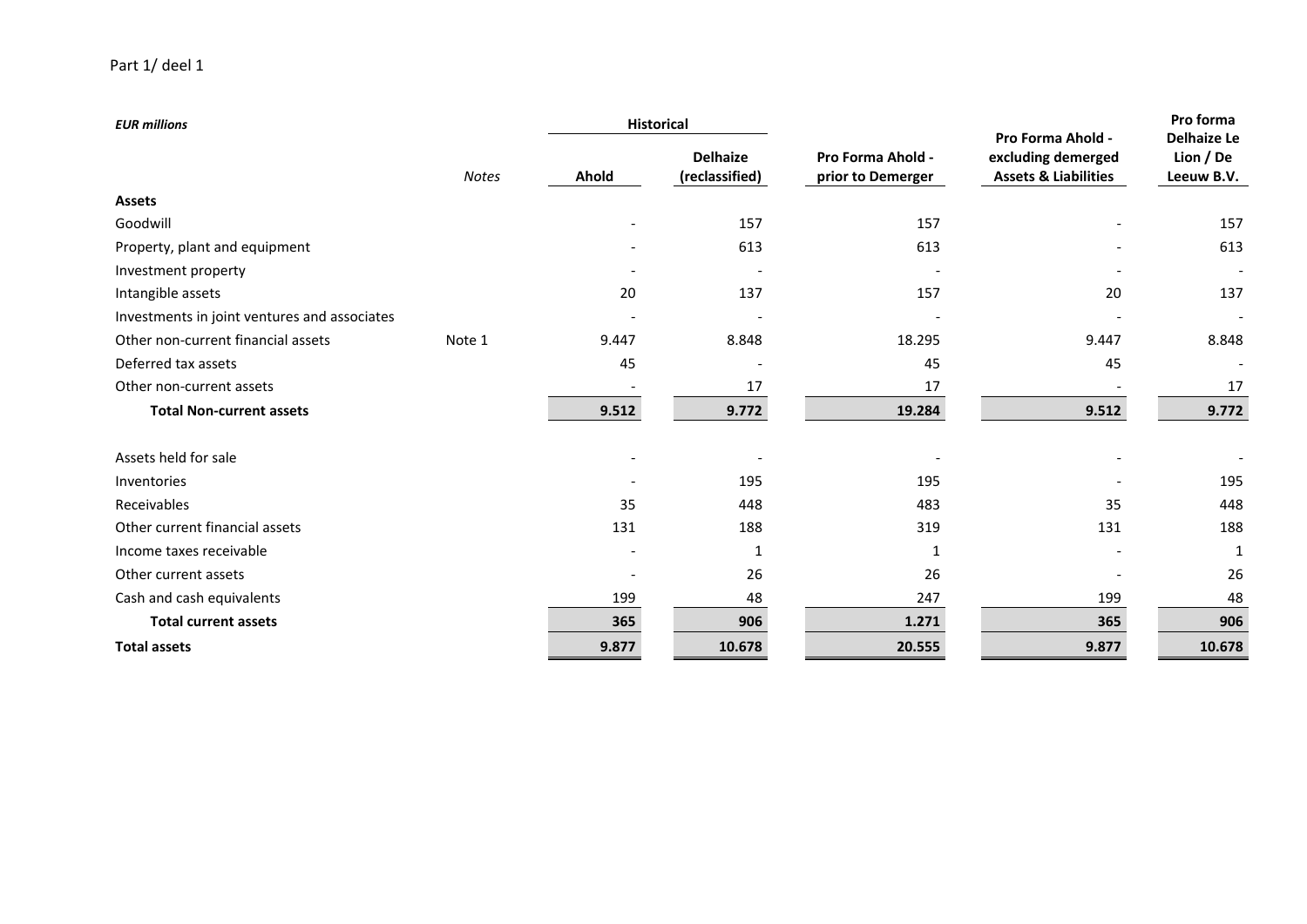## **Schedule D**

**Unaudited Pro Forma Statement of Financial Position (continued) As at December 28, 2014**

|                                             |              |                   |                                   | i)                                     | ii)                                                   | iii)                            |
|---------------------------------------------|--------------|-------------------|-----------------------------------|----------------------------------------|-------------------------------------------------------|---------------------------------|
| <b>EUR millions</b>                         |              | <b>Historical</b> |                                   |                                        | Pro Forma Ahold -                                     | Pro forma<br><b>Delhaize Le</b> |
|                                             | <b>Notes</b> | Ahold             | <b>Delhaize</b><br>(reclassified) | Pro Forma Ahold -<br>prior to Demerger | excluding demerged<br><b>Assets &amp; Liabilities</b> | Lion / De<br>Leeuw B.V.         |
| <b>Equity and Liabilities</b>               |              |                   |                                   |                                        |                                                       |                                 |
| Equity attributable to common shareholders  |              | 4.844             | 5.447                             | 10.291                                 | 4.844                                                 | 5.447                           |
| Loans                                       | Note 2       | 871               | 3.202                             | 4.073                                  | 871                                                   | 3.202                           |
| Other non-current financial liabilities     |              | 1.058             | 51                                | 1.109                                  | 1.058                                                 | 51                              |
| Pensions and other post-employment benefits |              |                   |                                   |                                        |                                                       |                                 |
| Deferred tax liabilities                    |              |                   | 8                                 | 8                                      |                                                       | 8                               |
| Provisions                                  |              | 24                | 100                               | 124                                    | 24                                                    | 100                             |
| Other non-current liabilities               |              |                   | 6                                 | 6                                      |                                                       | 6                               |
| <b>Total Non-current liabilities</b>        |              | 1.953             | 3.367                             | 5.320                                  | 1.953                                                 | 3.367                           |
| Accounts payable                            |              |                   | 763                               | 763                                    |                                                       | 763                             |
| Other current financial liabilities         |              | 3.031             | 780                               | 3.811                                  | 3.031                                                 | 780                             |
| Income taxes payable                        |              |                   | 3                                 | 3                                      |                                                       | 3                               |
| Provisions                                  |              |                   | 83                                | 83                                     |                                                       | 83                              |
| Other current liabilities                   |              | 49                | 235                               | 284                                    | 49                                                    | 235                             |
| <b>Total current liabilities</b>            |              | 3.080             | 1.864                             | 4.944                                  | 3.080                                                 | 1.864                           |
| <b>Total equity and liabilities</b>         |              | 9.877             | 10.678                            | 20.555                                 | 9.877                                                 | 10.678                          |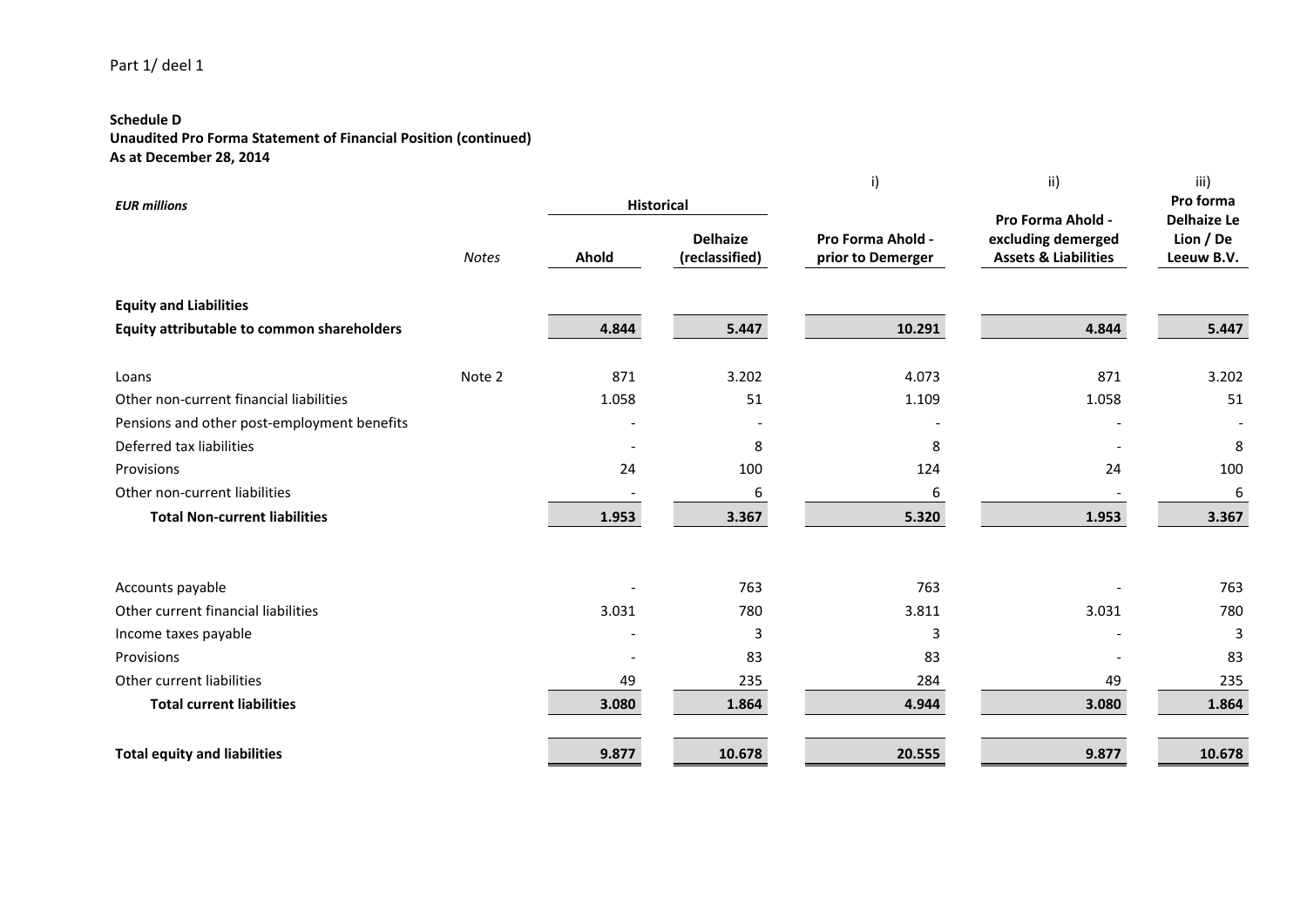### **Schedule D Notes to the unaudited pro forma financial information**

### **Introduction**

On 24 June 2015, Delhaize Group NV/SA ("Delhaize") and Koninklijke Ahold N.V. ("Ahold") entered into the Merger Agreement.

As soon as practically possible after the consummation of the Merger, Ahold intends to effect the Demerger.

In the Demerger, all assets, liabilities and legal relationships of Delhaize that shall be transferred to Ahold by operation of law as a consequence of the Merger will, pursuant to the Demerger, be transferred to Delhaize Le Lion / De Leeuw B.V., a newly incorporated direct subsidiary of Ahold, under universal succession of title, with the exception of the Exempted Notes and the Cross-Guarantee which will remain with Ahold.

The pro forma financial information have been prepared for the sole purpose of the Demerger as contemplated in the Demerger proposal.

The pro forma financial information includes the following: Unaudited pro forma balance sheets as per 28 December 2014 of: (i) Ahold including the Assets and Liabilities to be Demerged, (ii) Ahold excluding the Assets and Liabilities to be Demerged and (iii) Delhaize Le Lion / De Leeuw B.V.

Unaudited pro forma profit and loss accounts as per 28 December 2014 of: (i) Ahold including the profits and losses attributed to the Assets and Liabilities to be Demerged, (ii) Ahold excluding the profits and losses attributed to the Assets and Liabilities to be Demerged and (iii) Delhaize Le Lion / De Leeuw B.V.

Capitalised terms used in these notes will have the meaning attributed to them in the Demerger proposal, unless such capitalised terms are explicitly defined in these notes.

## **Basis of preparation**

The pro forma financial information presented in this document is derived from (a) the audited parent company financial statements of Ahold as of and for the financial year ended December 28, 2014, (b) the audited Delhaize parent financial information as of and for the year ended December 31, 2014 as disclosed in the Delhaize NV / SA Form 20-F Report 2014, Note 37 - Guarantor subsidiaries.

The financial information of Delhaize as included in Note 37 of the Delhaize NV / SA Form 20-F Report 2014 is used, compared to the Delhaize NV / SA 2014 statutory accounts prepared in accordance with Belgian Generally Accepted Accounting Principles (Belgian GAAP), as the pro forma financial information should be prepared on the same accounting basis.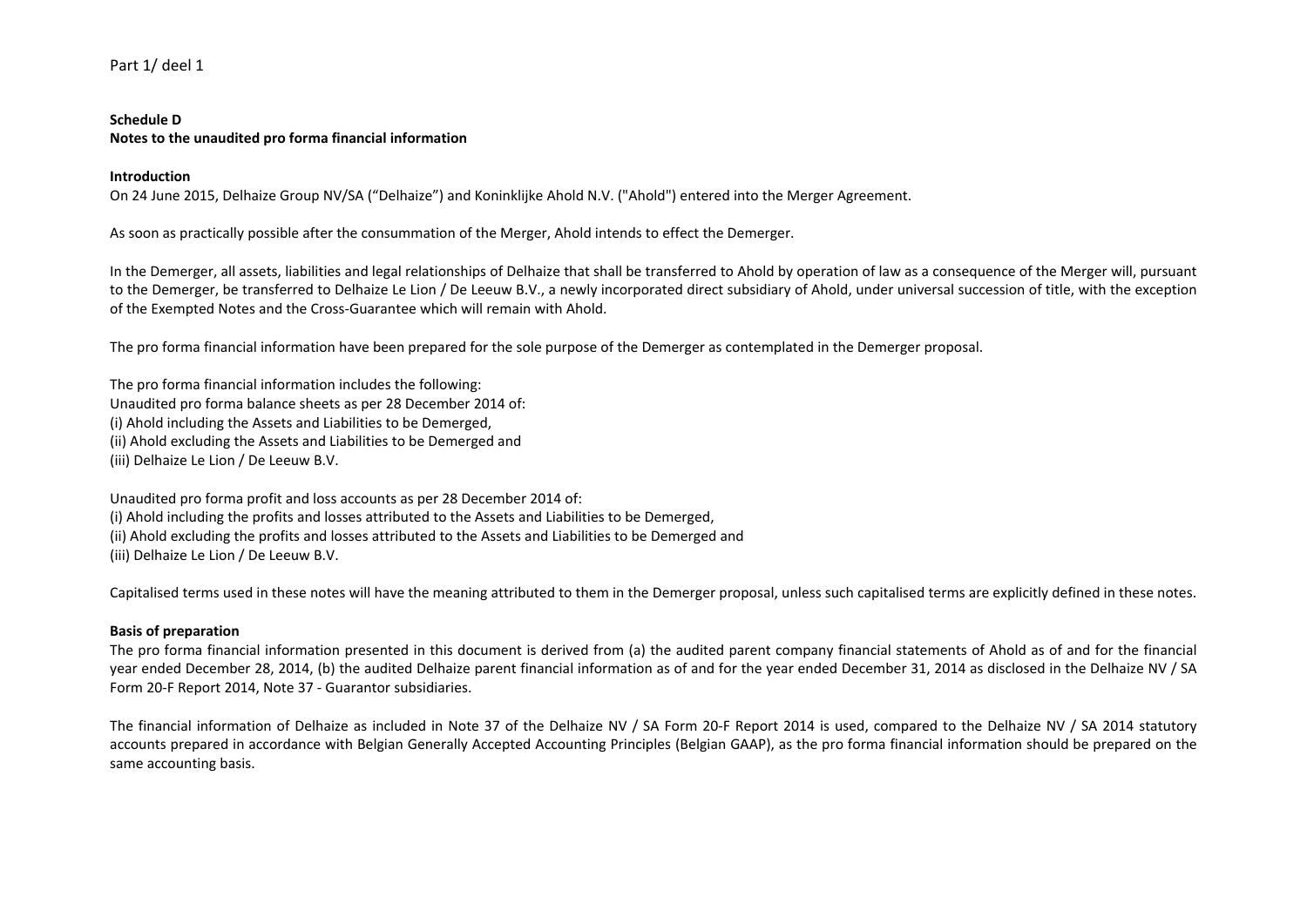The parent company financial statements of Ahold have been prepared in accordance with Part 9, Book 2 of the Dutch Civil Code. In accordance with subsection 8 of section 362. Book 2 of the Dutch Civil Code, the recognition and measurement principles applied in the parent company financial statements are the same as those applied in the consolidated financial statements, being in accordance with International Financial Reporting Standards (IFRSs) as adopted by the European Union (EU).

The historical financial information of both Ahold and Delhaize used in preparing the pro forma information are presented in accordance with IFRS as adopted by the EU.

Upon the Merger, the Combined Company shall record the assets and liabilities that it will acquire pursuant to the Merger in its books and accounts at fair market value as at the date of the Merger. For the purpose of these pro forma accounts, no fair value steps ups have been taken into account, hence book values are used.

For purposes of the Demerger, the Assets and Liabilities to be Demerged will be transferred to Delhaize Le Lion / De Leeuw B.V. also using the book values of these assets and liabilities on the date of the Merger. This means that also as part of the Demerger no fair value adjustments to assets and liabilities are recorded in the pro forma accounts.

After completion of the Demerger, the assets and liabilities of (the former) Delhaize transferred pursuant to the Demerger will be recorded in the books and accounts of Delhaize Le Lion / De Leeuw B.V. against the same value they had in the books and accounts of Delhaize as at the Merger. The shareholding in Delhaize Le Lion / De Leeuw B.V. will be recorded in the stand-alone books and accounts of the Combined Company at fair market value.

The unaudited pro forma balance sheet as at December 28, 2014 gives effect to the Merger and Demerger as if it had occurred on that date while the pro forma income statements for the financial year ended December 28, 2014 give effect to the Merger and Demerger as if it had occurred on December 30, 2013, being the beginning of the financial year ended December 28, 2014.

Actual results may differ materially from the assumptions made for the purposes of the unaudited pro forma financial information. The unaudited pro forma financial information is not necessarily indicative of the financial position or results of Ahold's operations that would have been realized had the Merger occurred as of the dates indicated, nor is it meant to be indicative of any anticipated financial position or future results of operations that the Combined Company will experience going forward.

## Note 1:

For purposes of these pro forma accounts, the investment of Ahold in Delhaize Le Lion / De Leeuw B.V. after Demerger has not been accounted for in the balance sheet of (ii) Pro Forma Ahold - excluding demerged Assets & Liabilities.

## Note 2:

Under the terms of the indentures governing the Exempted Notes, the Exempted Notes can only be transferred to Delhaize Le Lion / De Leeuw B.V. from Ahold if holders of the Exempted Notes give their consent in accordance with the terms of such indentures. To achieve a comparable legal effect with respect to Delhaize Le Lion / De Leeuw B.V., the trustee representing the relevant noteholders, Ahold and Delhaize Le Lion / De Leeuw B.V. (at that time represented as a company being in the process of incorporation) will execute supplemental indentures prior to the Demerger pursuant to which Delhaize Le Lion / De Leeuw B.V. will become a co-issuer of the Exempted Notes and will become jointly and severally liable (as a primary obligor and not merely as a surety) for the due and punctual payment of the principal of and any premium and interest with respect to the Exempted Notes. Upon a default of Delhaize Le Lion / De Leeuw B.V. in respect of such obligations, the noteholders will have recourse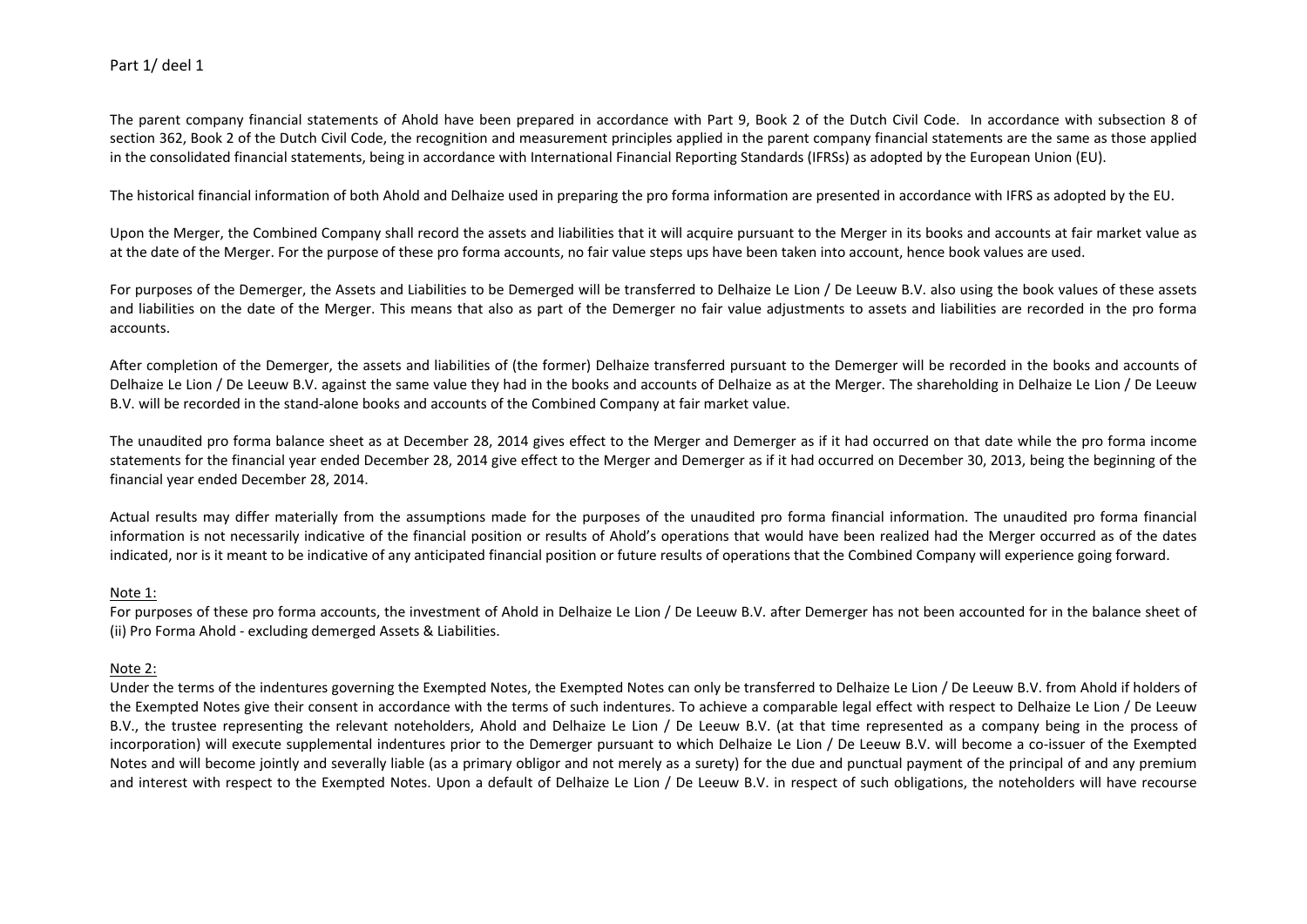against both Delhaize Le Lion / De Leeuw B.V. and Ahold. Furthermore, pursuant to the supplemental indentures, Delhaize Le Lion / De Leeuw B.V. will make all payments of principal of and any premium and interest with respect to the Exempted Notes.

With respect to the Cross-Guarantee, already prior to the Demerger Delhaize Le Lion / De Leeuw B.V. (at that time represented as a company being in the process of incorporation) will become a party thereto with effect from the Demerger by entering into a joinder thereto.

Already prior to the Demerger Delhaize Le Lion / De Leeuw B.V. (at that time represented as a company being in the process of incorporation) and Ahold will enter into a recourse agreement pursuant to which Ahold and Delhaize Le Lion / De Leeuw B.V. agree that, effective from the Demerger, in their internal relationship Delhaize Le Lion / De Leeuw B.V. is responsible (*draagplichtig*) for making any payments under the Exempted Notes meaning that Ahold will have full recourse against Delhaize Le Lion / De Leeuw B.V. for any payments it will itself make under the Exempted Notes. Such recourse agreement will be effective as from the effective time of the Demerger. For the avoidance of doubt, the recourse Ahold has against Delhaize Le Lion / De Leeuw B.V. in relation to the Exempted Notes will be solely governed by the recourse agreement and the recourse agreement will provide full recourse in relation to any and all claims of any nature whatsoever Ahold incurs in connection with the Exempted Notes.

Pursuant the legal consequences of these agreements, the Exempted Notes will, for accounting purposes, be accounted for in the books and records of Delhaize Le Lion / De Leeuw B.V. on the date of the Demerger and as such are included in the pro forma balance sheet and pro forma profit and loss account of Delhaize Le Lion / De Leeuw B.V., at the book value equal to the book value obtained in the Merger.

Similarly, the Exempted Notes are not included in the pro forma balance sheet and pro forma profit and loss account of Ahold after the Demerger, but will be disclosed as guarantee.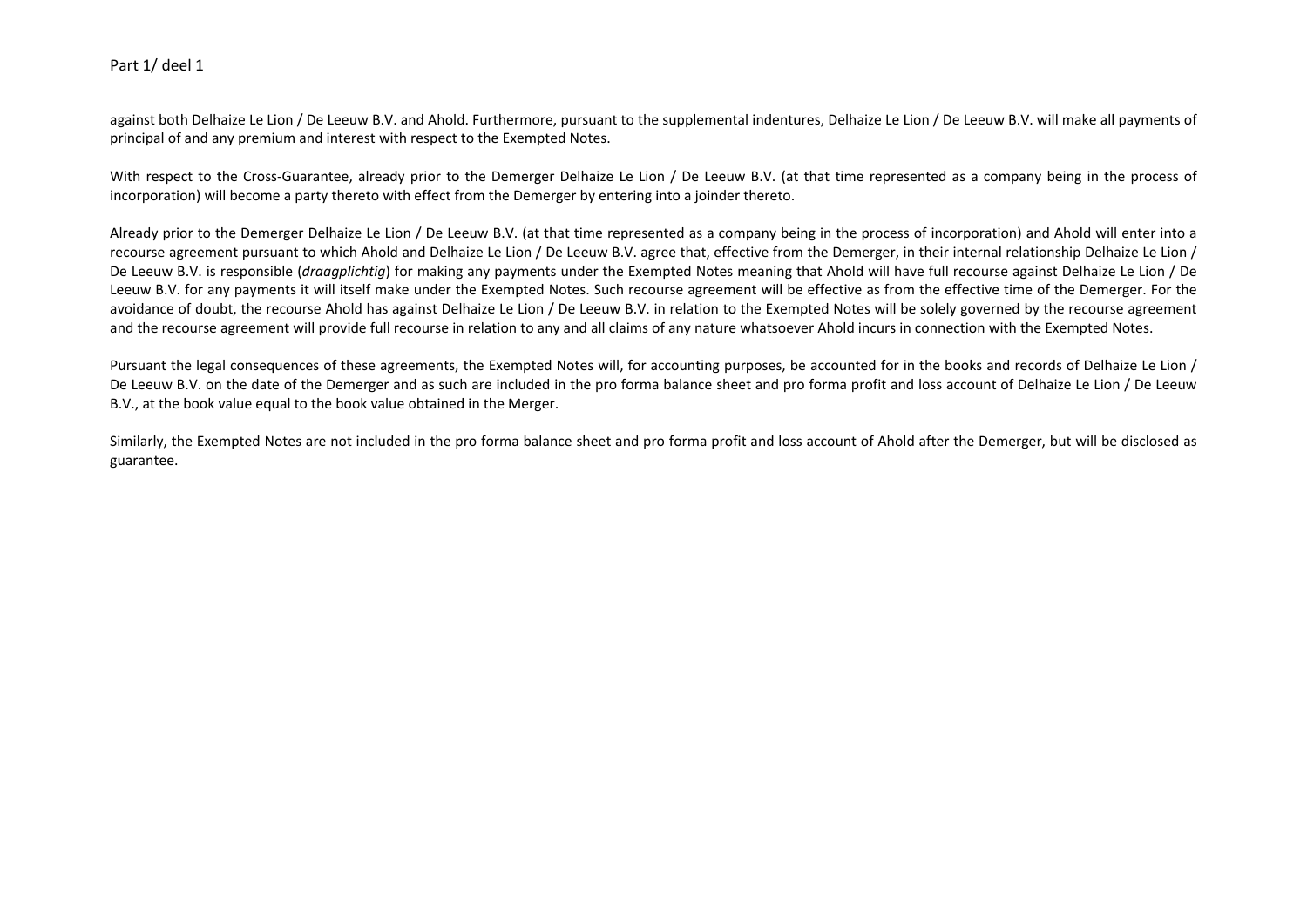## **Bijlage D**

**Pro Forma Winst- en Verliesrekening, financieel jaareinde 28 december 2014 (niet gecontroleerd door de accountant)**

|                                                  |                   |                 | i)                | ii)<br>Pro Forma Ahold -        | iii)                    |
|--------------------------------------------------|-------------------|-----------------|-------------------|---------------------------------|-------------------------|
| <b>EUR miljoen</b>                               | <b>Historisch</b> |                 |                   | exclusief aan Af te<br>Splitsen |                         |
|                                                  |                   | <b>Delhaize</b> | Pro Forma Ahold - | Vermogensbestanddelen           | Pro forma               |
|                                                  |                   | (opnieuw        | voorafgaand aan   | toerekenbare winst en           | <b>Delhaize Le Lion</b> |
|                                                  | Ahold             | ingedeeld)      | <b>Splitsing</b>  | verlies                         | / De Leeuw B.V.         |
| Netto omzet                                      |                   | 4.697           | 4.697             |                                 | 4.697                   |
| Kostprijs van de omzet                           |                   | (3.844)         | (3.844)           |                                 | (3.844)                 |
| <b>Bruto winst</b>                               |                   | 853             | 853               |                                 | 853                     |
| Totale bedrijfskosten                            | (2)               | (943)           | (945)             | (2)                             | (943)                   |
| Bedrijfsresultaat                                | (2)               | (90)            | (92)              | (2)                             | (90)                    |
| Netto-financiële lasten                          | (75)              | (199)           | (274)             | (75)                            | (199)                   |
| Resultaat uit gewone bedrijfsuitoefening voor    |                   |                 |                   |                                 |                         |
| belastingen                                      | (77)              | (289)           | (366)             | (77)                            | (289)                   |
| Belastingen                                      | 23                | 93              | 116               | 23                              | 93                      |
| Aandeel in winst van ondernemingen waarin wordt  |                   |                 |                   |                                 |                         |
| deelgenomen                                      | 647               | 285             | 932               | 647                             | 285                     |
| Resultaat uit voortgezette bedrijfsactiviteiten  | 593               | 89              | 682               | 593                             | 89                      |
| Resultaat uit beëindigde bedrijfsactiviteiten    |                   |                 |                   |                                 |                         |
| Netto resultaat toe te rekenen aan houders van   |                   |                 |                   |                                 |                         |
| gewone aandelen                                  | 594               | 89              | 683               | 594                             | 89                      |
| Netto resultaat aandeel derden                   |                   |                 |                   |                                 |                         |
| Nettoresultaat toe te rekenen aan aandeelhouders |                   |                 |                   |                                 |                         |
| van de vennootschap                              | 594               | 89              | 683               | 594                             | 89                      |
| <b>Bijlage D</b>                                 |                   |                 |                   |                                 |                         |

**Balans per 28 december 2014**

**(niet gecontroleerd door de accountant)**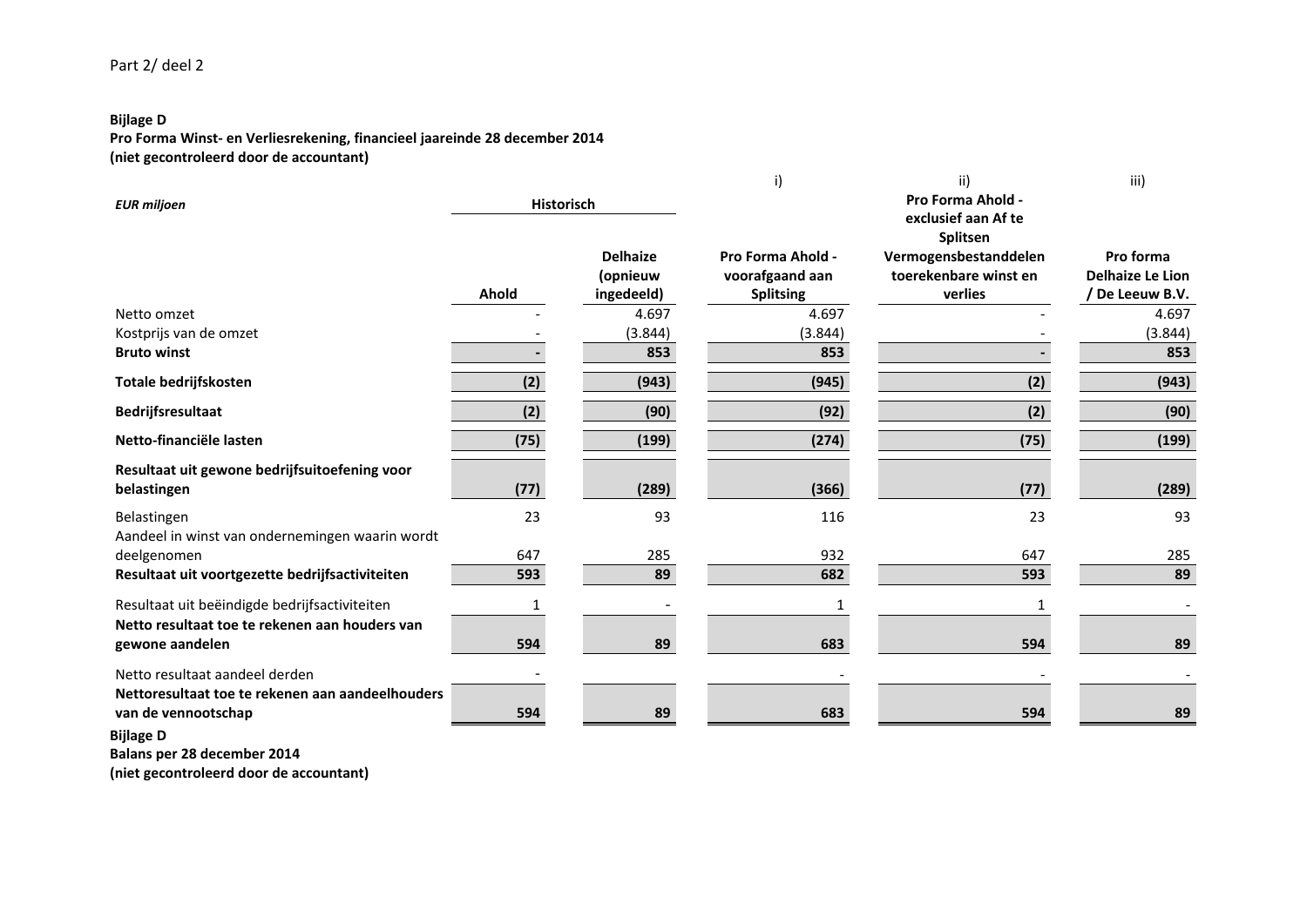|                                      |               |                   |                                           | i)                                                       | ii)                                                           | iii)                                          |
|--------------------------------------|---------------|-------------------|-------------------------------------------|----------------------------------------------------------|---------------------------------------------------------------|-----------------------------------------------|
| <b>EUR miljoen</b>                   |               | <b>Historisch</b> |                                           |                                                          | Pro Forma Ahold -                                             | Pro forma                                     |
|                                      | Toelichting   | Ahold             | <b>Delhaize</b><br>(opnieuw<br>ingedeeld) | Pro Forma Ahold -<br>voorafgaand aan<br><b>Splitsing</b> | exclusief Af te<br><b>Splitsen Vermogens-</b><br>bestanddelen | <b>Delhaize Le</b><br>Lion / De<br>Leeuw B.V. |
| Activa                               |               |                   |                                           |                                                          |                                                               |                                               |
| Goodwill                             |               |                   | 157                                       | 157                                                      |                                                               | 157                                           |
| Materiële vaste activa               |               |                   | 613                                       | 613                                                      |                                                               | 613                                           |
| Vastgoedbeleggingen                  |               |                   |                                           |                                                          |                                                               |                                               |
| Immateriële activa                   |               | 20                | 137                                       | 157                                                      | 20                                                            | 137                                           |
| Deelnemingen in groepsmaatschappijen |               |                   |                                           |                                                          |                                                               |                                               |
| Overige financiële vaste activa      | Toelichting 1 | 9,447             | 8,848                                     | 18,295                                                   | 9,447                                                         | 8,848                                         |
| Latente belastingvorderingen         |               | 45                |                                           | 45                                                       | 45                                                            |                                               |
| Overige vaste activa                 |               |                   | 17                                        | 17                                                       |                                                               | 17                                            |
| Totaal vaste activa                  |               | 9,512             | 9,772                                     | 19,284                                                   | 9,512                                                         | 9,772                                         |
| Voor verkoop aangehouden activa      |               |                   |                                           |                                                          |                                                               |                                               |
| Voorraden                            |               |                   | 195                                       | 195                                                      |                                                               | 195                                           |
| Vorderingen                          |               | 35                | 448                                       | 483                                                      | 35                                                            | 448                                           |
| Overige financiële vlottende activa  |               | 131               | 188                                       | 319                                                      | 131                                                           | 188                                           |
| Belastingvorderingen                 |               |                   | 1                                         | 1                                                        |                                                               | $\mathbf{1}$                                  |
| Overige vlottende activa             |               |                   | 26                                        | 26                                                       |                                                               | 26                                            |
| Liquide middelen                     |               | 199               | 48                                        | 247                                                      | 199                                                           | 48                                            |
| <b>Totaal vlottende activa</b>       |               | 365               | 906                                       | 1,271                                                    | 365                                                           | 906                                           |
| <b>Totaal activa</b>                 |               | 9,877             | 10,678                                    | 20,555                                                   | 9,877                                                         | 10,678                                        |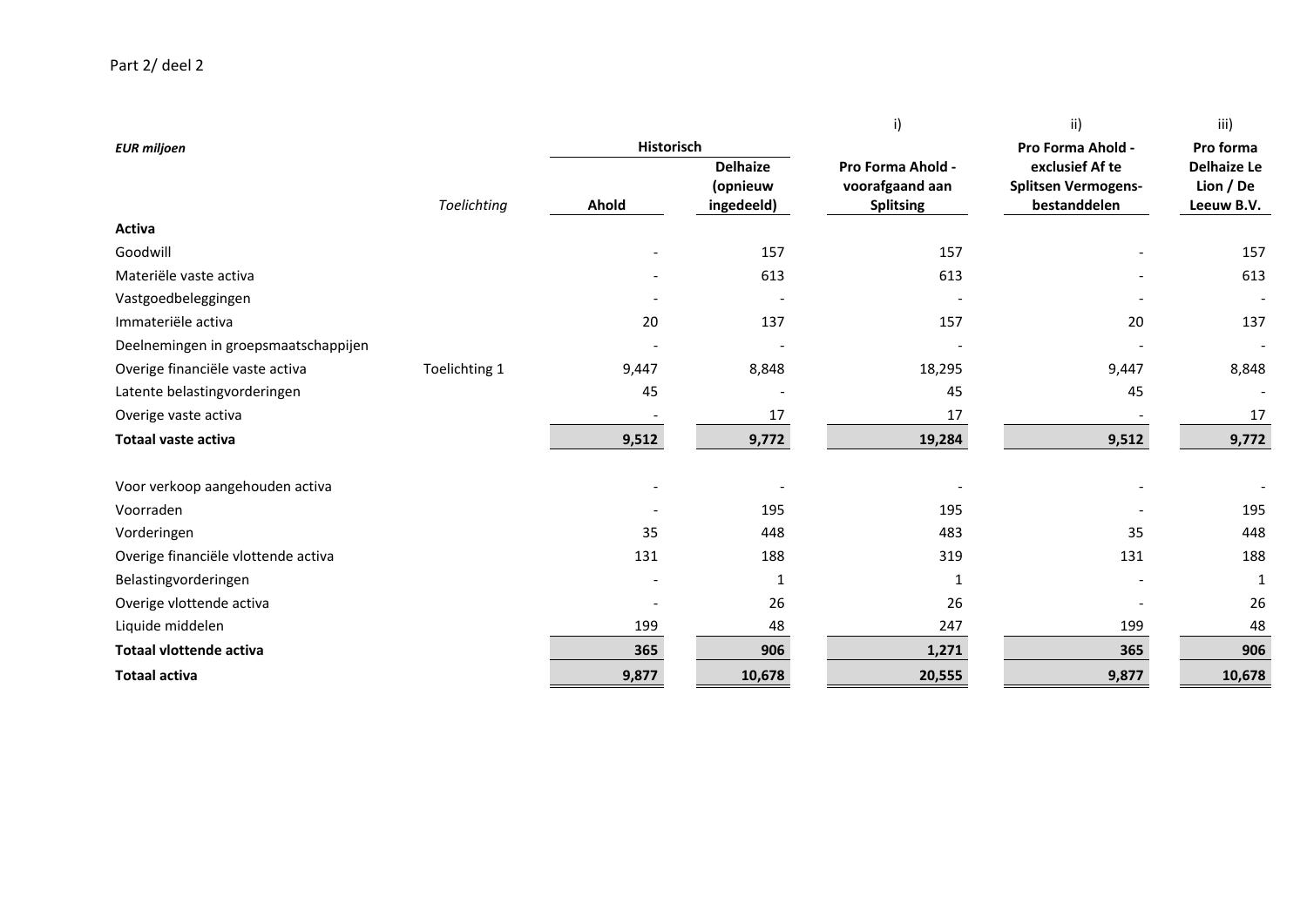## **Bijlage D**

**Balans per 28 december 2014 (niet gecontroleerd door de accountant) (vervolg)**

|                                               |               |            |                             | i)                                   | ii)                                                                | iii)                                         |
|-----------------------------------------------|---------------|------------|-----------------------------|--------------------------------------|--------------------------------------------------------------------|----------------------------------------------|
| <b>EUR miljoen</b>                            |               | Historisch | <b>Delhaize</b><br>(opnieuw | Pro Forma Ahold -<br>voorafgaand aan | Pro Forma Ahold -<br>exclusief Af te<br><b>Splitsen Vermogens-</b> | Pro forma<br><b>Delhaize Le</b><br>Lion / De |
|                                               | Toelichting   | Ahold      | ingedeedl)                  | <b>Splitsing</b>                     | bestanddelen                                                       | Leeuw B.V.                                   |
| Eigen Vermogen en Passiva                     |               |            |                             |                                      |                                                                    |                                              |
| Eigen Vermogen toe te rekenen aan             |               |            |                             |                                      |                                                                    |                                              |
| aandeelhouders van de vennootschap            |               | 4,844      | 5,447                       | 10,291                               | 4,844                                                              | 5,447                                        |
| Langlopende schulden                          | Toelichting 2 | 871        | 3,202                       | 4,073                                | 871                                                                | 3,202                                        |
| Overige langlopende financiële verplichtingen |               | 1,058      | 51                          | 1,109                                | 1,058                                                              | 51                                           |
| Voorzieningen voor pensioenen                 |               |            |                             |                                      |                                                                    |                                              |
| Latente belastingen                           |               |            | 8                           | 8                                    |                                                                    | 8                                            |
| Voorzieningen                                 |               | 24         | 100                         | 124                                  | 24                                                                 | 100                                          |
| Overige langlopende schulden                  |               |            | 6                           | 6                                    |                                                                    | 6                                            |
| Totale langlopende schulden                   |               | 1,953      | 3,367                       | 5,320                                | 1,953                                                              | 3,367                                        |
|                                               |               |            |                             |                                      |                                                                    |                                              |
| Schulden aan leveranciers en handelskredieten |               |            | 763                         | 763                                  |                                                                    | 763                                          |
| Overige kortlopende financiële verplichtingen |               | 3,031      | 780                         | 3,811                                | 3,031                                                              | 780                                          |
| Te betalen belasting                          |               |            | 3                           | 3                                    |                                                                    | 3                                            |
| Voorzieningen                                 |               |            | 83                          | 83                                   |                                                                    | 83                                           |
| Overige kortlopende schulden                  |               | 49         | 235                         | 284                                  | 49                                                                 | 235                                          |
| Totaal kortlopende schulden                   |               | 3,080      | 1,864                       | 4,944                                | 3,080                                                              | 1,864                                        |
| Totaal eigen vermogen en passiva              |               | 9,877      | 10,678                      | 20,555                               | 9,877                                                              | 10,678                                       |
|                                               |               |            |                             |                                      |                                                                    |                                              |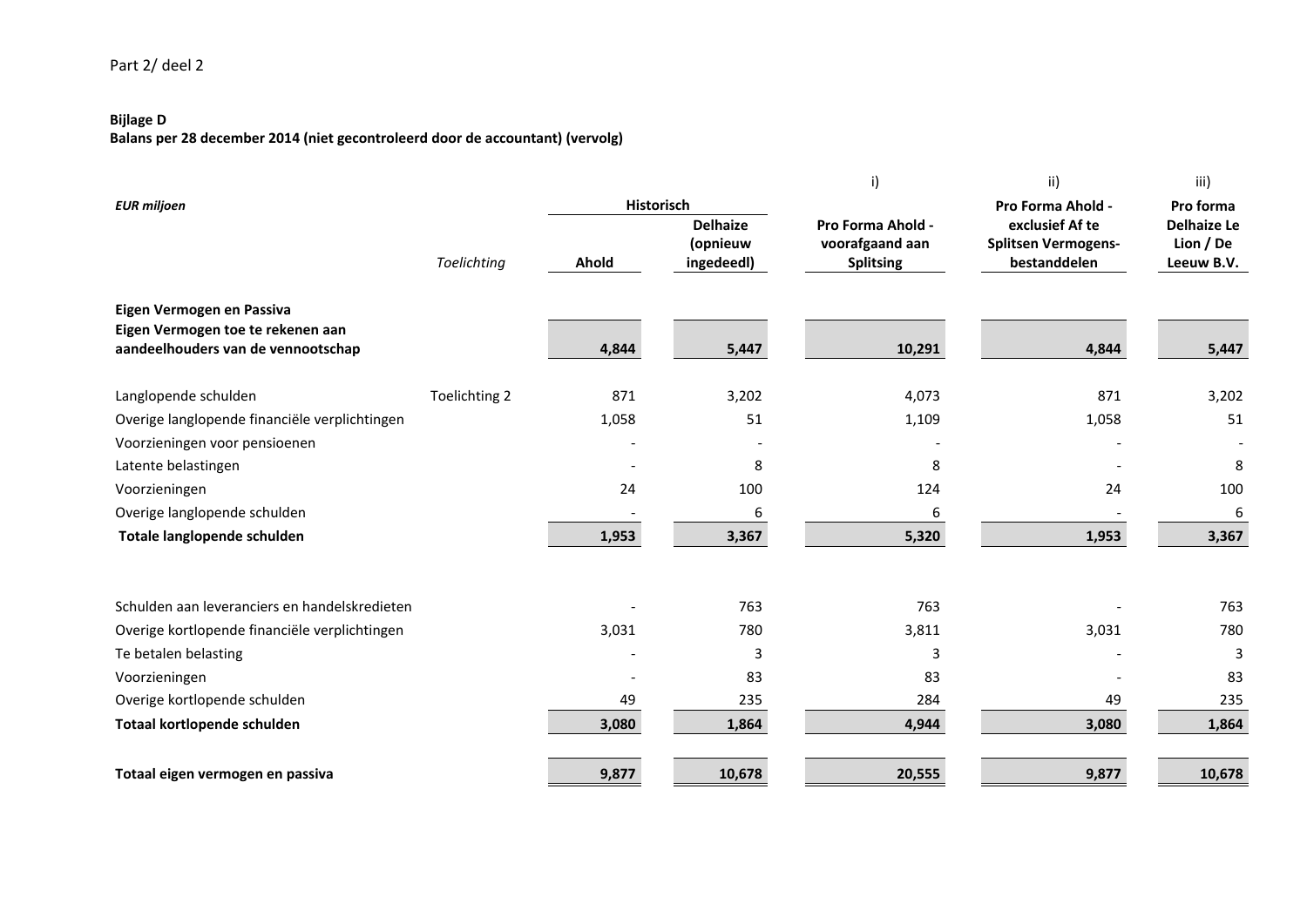### **Bijlage D**

**Toelichting bij de niet door de accountant gecontroleerde pro forma financiële gegevens**

### **Inleiding**

Op 24 juni 2015 zijn Delhaize Group NV/SA ("Delhaize") en Koninklijke Ahold N.V. ("Ahold") een Fusieovereenkomst aangegaan.

Ahold heeft het voornemen om zo snel als praktisch mogelijk na het van kracht worden van de Fusie de Splitsing te effectueren.

Bij de Splitsing zullen alle activa, passiva en rechtsverhoudingen van Delhaize, die als gevolg van de Fusie op Ahold zullen zijn over gegaan, als gevolg van de Splitsing, onder algemene titel overgaan op Delhaize Le Lion / De Leeuw B.V., een nog op te richten directe dochtervennootschap van Ahold, echter met uitzondering van de Uitgesloten Schuldinstrumenten (*Exempted Notes*) en de *Cross-Guarantee* welke door Ahold zullen worden behouden.

De pro forma financiële gegevens zijn enkel opgesteld ten behoeve van de Splitsing zoals beschreven in het Splitsingsvoorstel.

De pro forma financiële gegevens omvatten: Pro forma balansen per 28 december 2014 (niet gecontroleerd door de accountant) van: (i) Ahold inclusief de Af te Splitsen Vermogensbestanddelen, (i) Ahold exclusief de Af te Splitsen Vermogensbestanddelen; en (iii) Delhaize Le Lion / De Leeuw B.V.

Pro forma winst- en verliesrekeningen per 28 december 2014 (niet gecontroleerd door de accountant) van: (i) Ahold inclusief aan de Af te Splitsen Vermogensbestanddelen toerekenbare winsten en verliezen, (i) Ahold exclusief aan de Af te Splitsen Vermogensbestanddelen toerekenbare winsten en verliezen; en (iii) Delhaize Le Lion / De Leeuw B.V.

Begrippen die in deze toelichting met een hoofdletter zijn geschreven hebben de betekenis die daaraan in het Splitsingsvoorstel is toegekend, tenzij dergelijke begrippen uitdrukkelijk in deze toelichting zijn gedefinieerd.

## **Grondslag voor het opstellen**

De in dit stuk opgenomen pro forma financiële gegevens zijn afkomstig van (a) de door de accountant gecontroleerde enkelvoudige jaarrekening van Ahold per en over het financiële jaar dat eindigende op 28 december 2014, (b) de door de accountant gecontroleerde enkelvoudige jaarrekening van Delhaize per en over het financiële jaar dat eindigde op 31 december 2014 en zoals openbaar gemaakt in het *Delhaize NV/SA Form 20-F Report 2014, Note 37 - Guarantor subsidiaries*.

Aangezien de pro forma financiële gegevens dienen te worden opgesteld op basis van dezelfde boekhoudkundige grondslagen, zijn de financiële gegevens van Delhaize gebruikt die zijn opgenomen in Note 37 van het Delhaize NV/SA Form 20-F Report 2014, en derhalve niet de gegevens zoals opgenomen in de wettelijke jaarrekening 2014 van Delhaize NV/SA welke is opgesteld met inachtneming van de in België algemeen aanvaarde boekhoudprincipes (*Belgian GAAP*).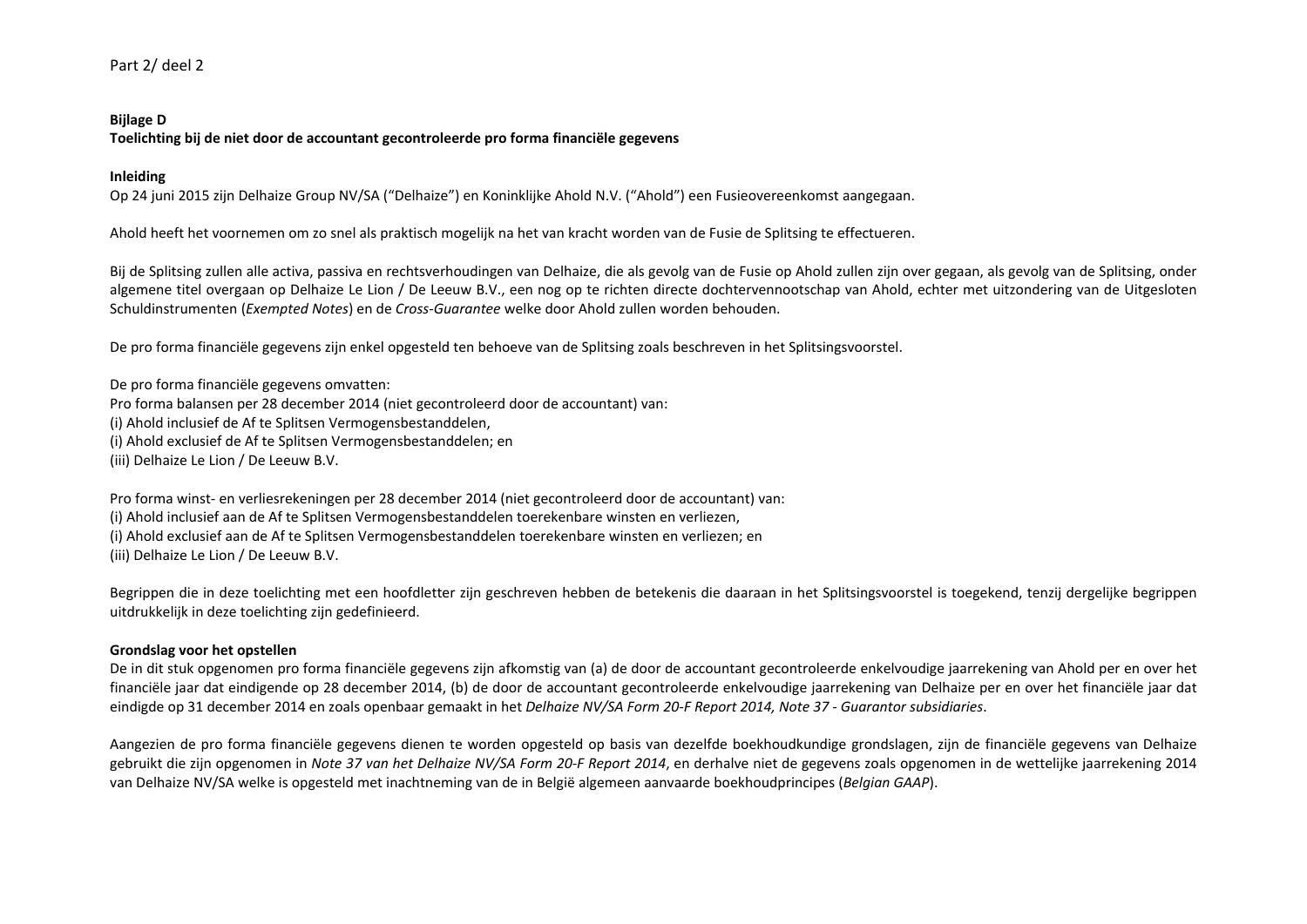De enkelvoudige jaarrekeningen van Ahold zijn opgesteld conform Titel 9 van Boek 2 van het Burgerlijk Wetboek. In overeenstemming met artikel 362 lid 8 van Boek 2 van het Burgerlijk Wetboek zijn de toegepaste waarderingsgrondslagen die zijn gehanteerd in de enkelvoudige financiële jaarrekeningen dezelfde als de grondslagen die worden toegepast in de geconsolideerde jaarrekeningen, zulks in overeenstemming met de door de Europese Unie (EU) goedgekeurde International Financial Reporting Standards (IFRSs).

De historische financiële gegevens die zowel Ahold als Delhaize hebben gebruikt bij het opstellen van de pro forma gegevens worden overlegd conform de door de EU goedgekeurde IFRS.

De Gecombineerde Vennootschap zal de activa en passiva die zij krachtens de Fusie zal verkrijgen in haar boeken opnemen tegen de marktwaarde ten tijde van de Fusie. Bij het opstellen van deze pro forma balansen heeft geen step up naar marktwaarde plaatsgevonden, wat betekent dat de boekwaarden zijn gebruikt.

Als gevolg van de Splitsing zullen de Af te Splitsen Vermogensbestanddelen overgaan op Delhaize Le Lion / De Leeuw B.V. waarbij eveneens de boekwaarden van deze activa en passiva op de datum van de Fusie zullen worden gebruikt. Dit betekent dat ook ten gevolge van de Splitsing geen aanpassingen naar marktwaarde hebben plaatsgevonden ten aanzien van de activa en passiva die zijn opgenomen in de pro forma balansen.

Na het van kracht worden van de Splitsing zullen de activa en passiva van (het voormalige) Delhaize die ingevolge de Splitsing zijn overgegaan, in de boeken van Delhaize Le Lion / De Leeuw B.V. worden opgenomen tegen dezelfde waarde als waarvoor deze waren opgenomen in de boeken van Delhaize op het moment van de Fusie. De deelneming in Delhaize Le Lion / De Leeuw B.V. zal in de enkelvoudige jaarrekening van de Gecombineerde Vennootschap tegen marktwaarde worden gewaardeerd.

De balans per 28 december 2014 (niet gecontroleerd door de accountant) geeft de Fusie en de Splitsing weer alsof deze reeds zouden hebben plaatsgevonden op die datum, terwijl in de pro forma winst- en verliesrekeningen voor het financiële jaar eindigend op 28 december 2014 de Fusie en de Splitsing worden weergegeven alsof deze zich reeds zouden hebben voorgedaan op 30 december 2013, zijnde de eerste dag van het financiële jaar dat eindigde op 28 december 2014.

De werkelijke resultaten kunnen substantieel verschillen van de ten behoeve van de pro forma financiële gegevens gedane aannames. De pro forma financiële gegevens zijn niet noodzakelijkerwijs indicatief voor de financiële positie of het resultaat van de bedrijfsvoering van Ahold die zou zijn gerealiseerd indien de Fusie zich had voorgedaan vanaf de aangegeven data, noch is deze informatie bedoeld indicatief te zijn voor enige verwachte financiële positie of toekomstige resultaten die de Gecombineerde Vennootschap in de toekomst zal realiseren.

### Toelichting 1

De investering van Ahold in Delhaize Le Lion / De Leeuw B.V. na de Splitsing is niet opgenomen in de balans genoemd onder (ii) Pro Forma Ahold - exclusief Af te Splitsen Vermogensbestanddelen.

## Toelichting 2

Ingevolge de bepalingen van de schuldbrieven *(indentures*), die aan de Uitgesloten Schuldinstrumenten ten grondslag liggen, kunnen de Uitgesloten Schuldinstrumenten enkel van Ahold op Delhaize Le Lion / De Leeuw B.V. overgaan als de houders van de Uitgesloten Schuldinstrumenten hiermee instemmen overeenkomstig de voorwaarden van deze schuldbrieven. Om ten aanzien van Delhaize Le Lion / De Leeuw B.V. een met overgang vergelijkbaar juridisch effect te bereiken, zullen de trustee die de relevante obligatiehouders vertegenwoordigt, Ahold en Delhaize Le Lion / De Leeuw B.V. (op dat moment vertegenwoordigd als een vennootschap in oprichting) voorafgaand aan de